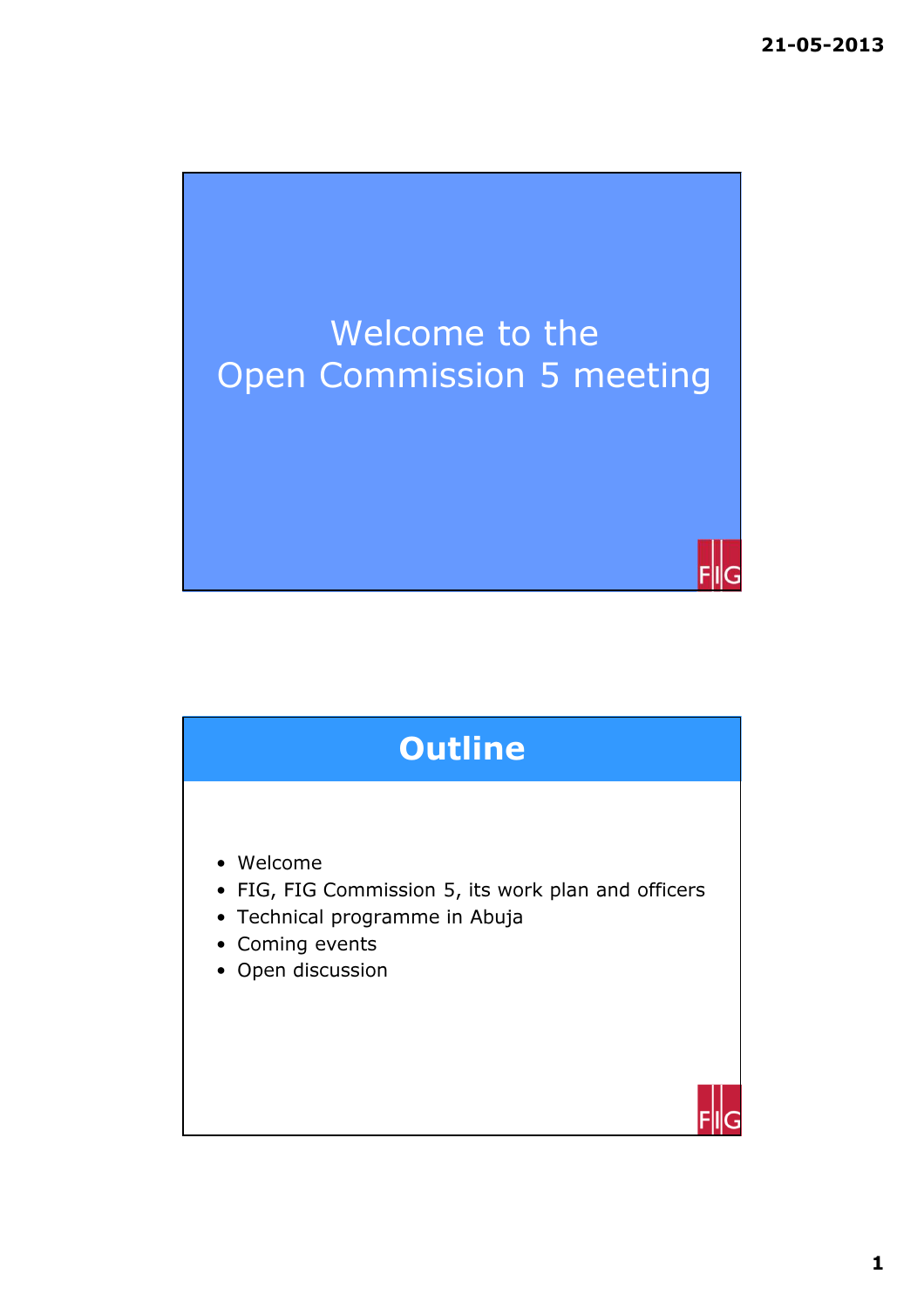

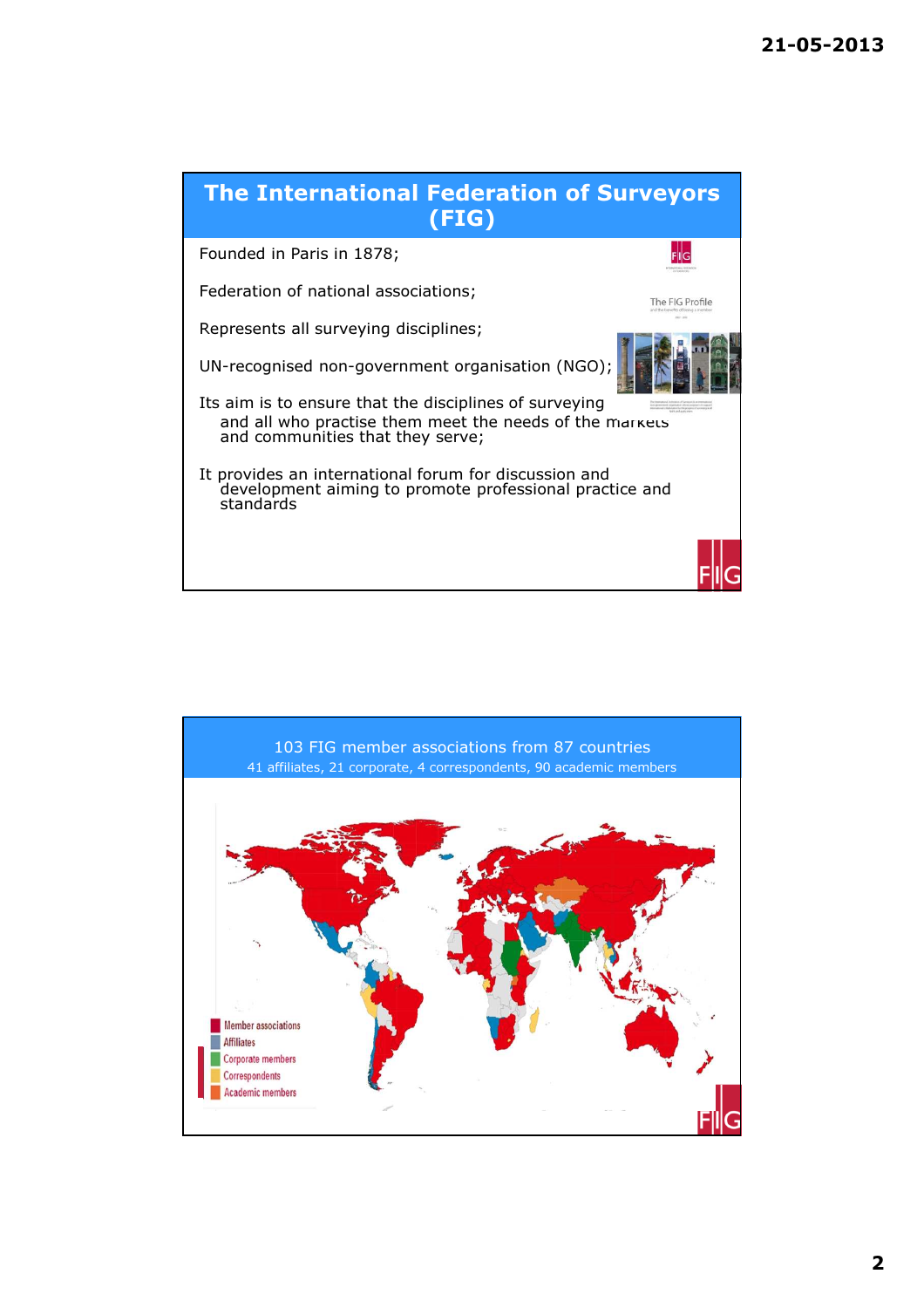

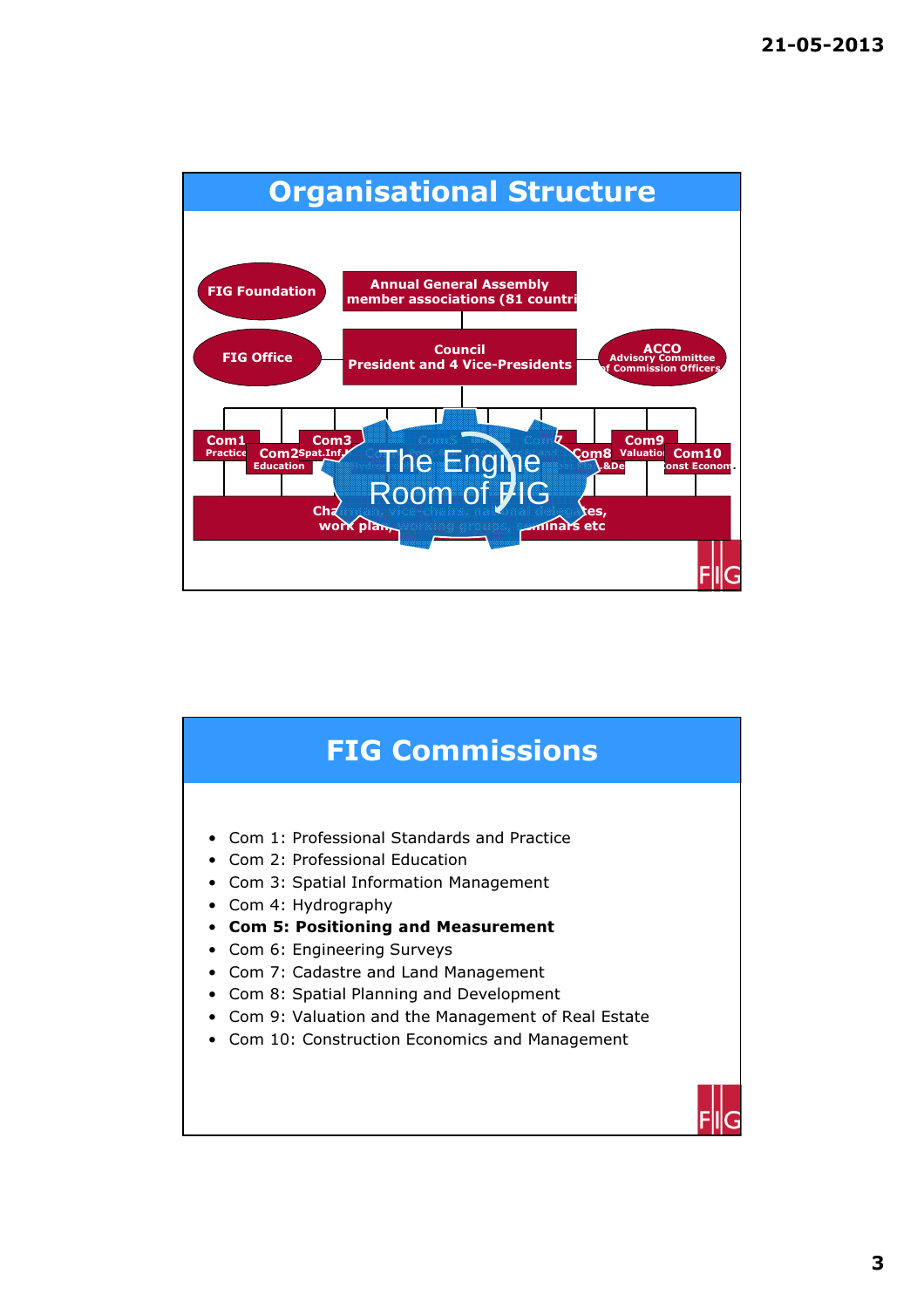

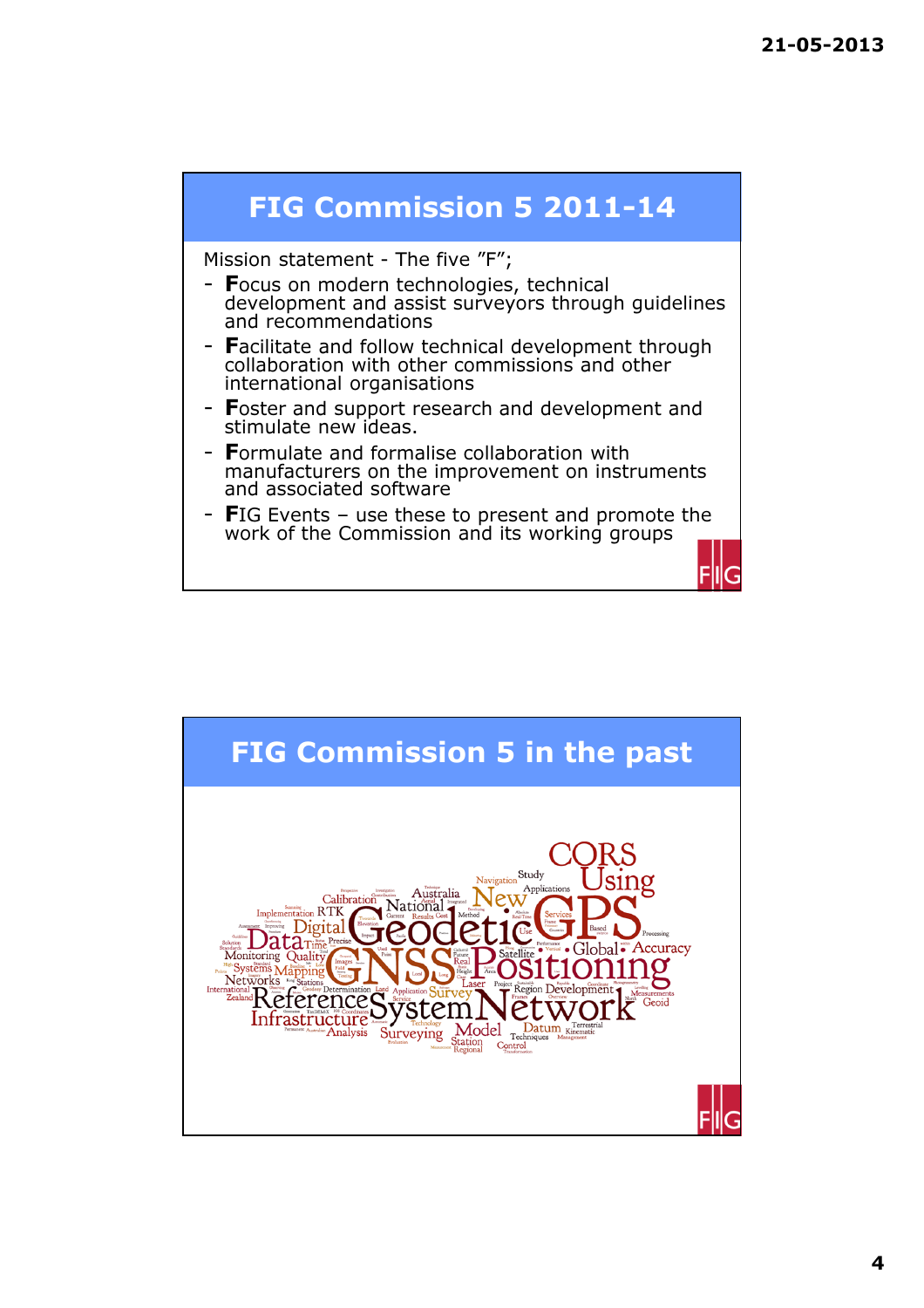

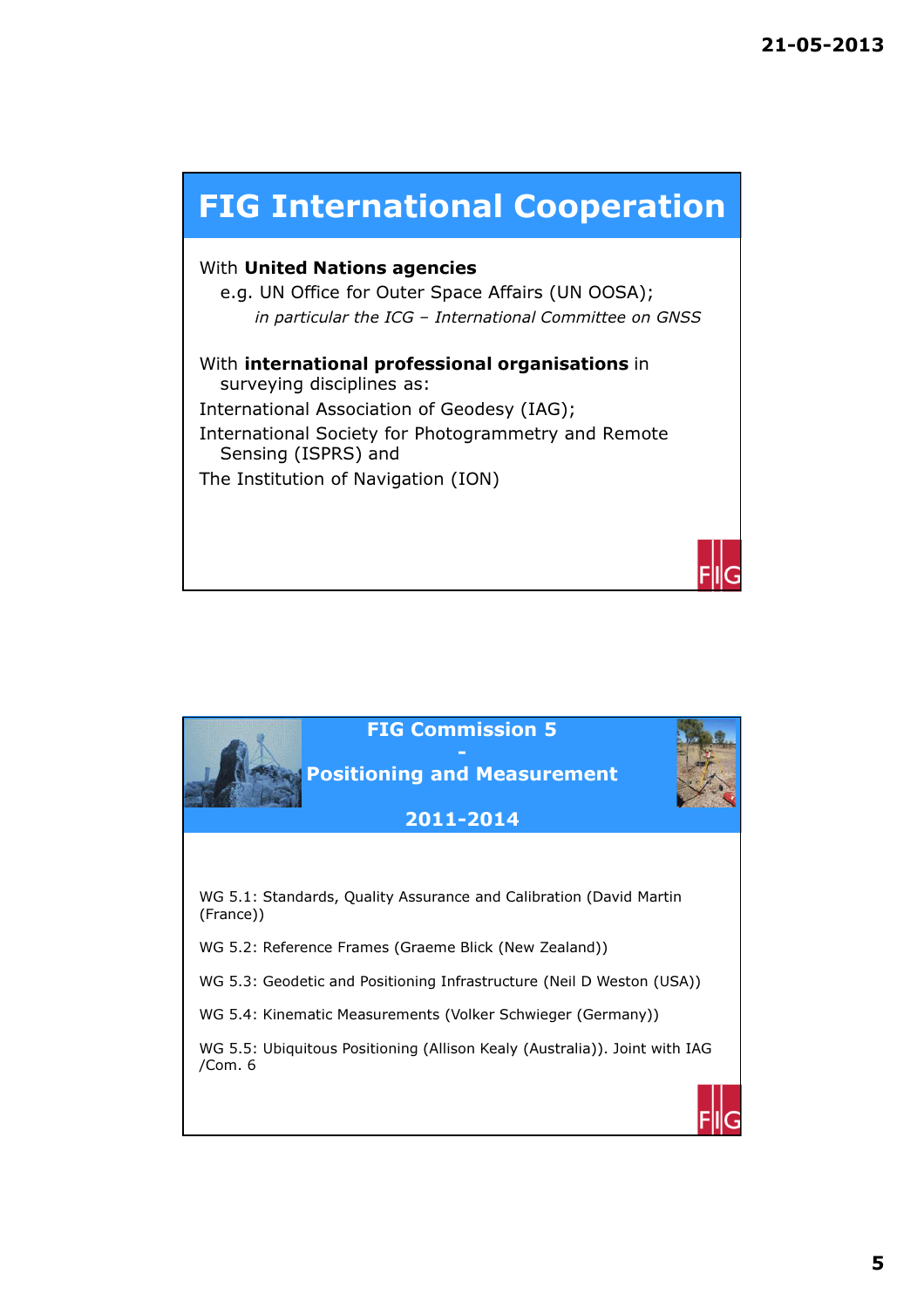## Working Group 5.1 - Standards, Quality Assurance and **Calibration**



- Examine and review the relevant standards, quality assurance, best practice, testing and calibration aspects of surveying.
- Present and promote the use of positioning and measurement standards and guidelines to the surveying profession.
- Provide an interface to the various technical committees (TCs) within the International Standards Organisation (ISO), such as –
	- o ISO TC 211 Geographic Information / Geomatics,
	- o TC 172 SC6 Geodetic and Surveying Instruments
	- o Guide to Uncertainty in Measurement (GUM) and its supplements

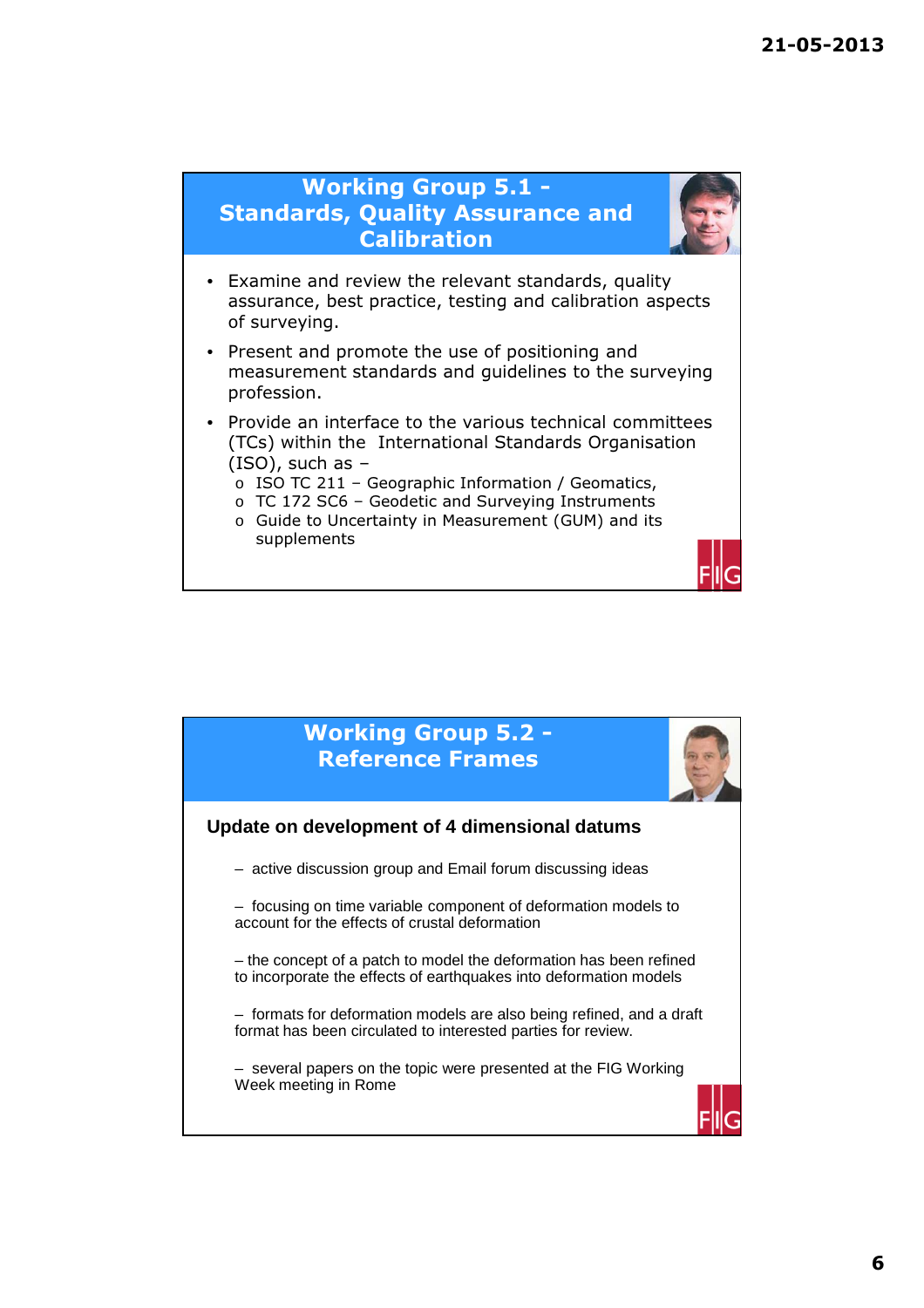

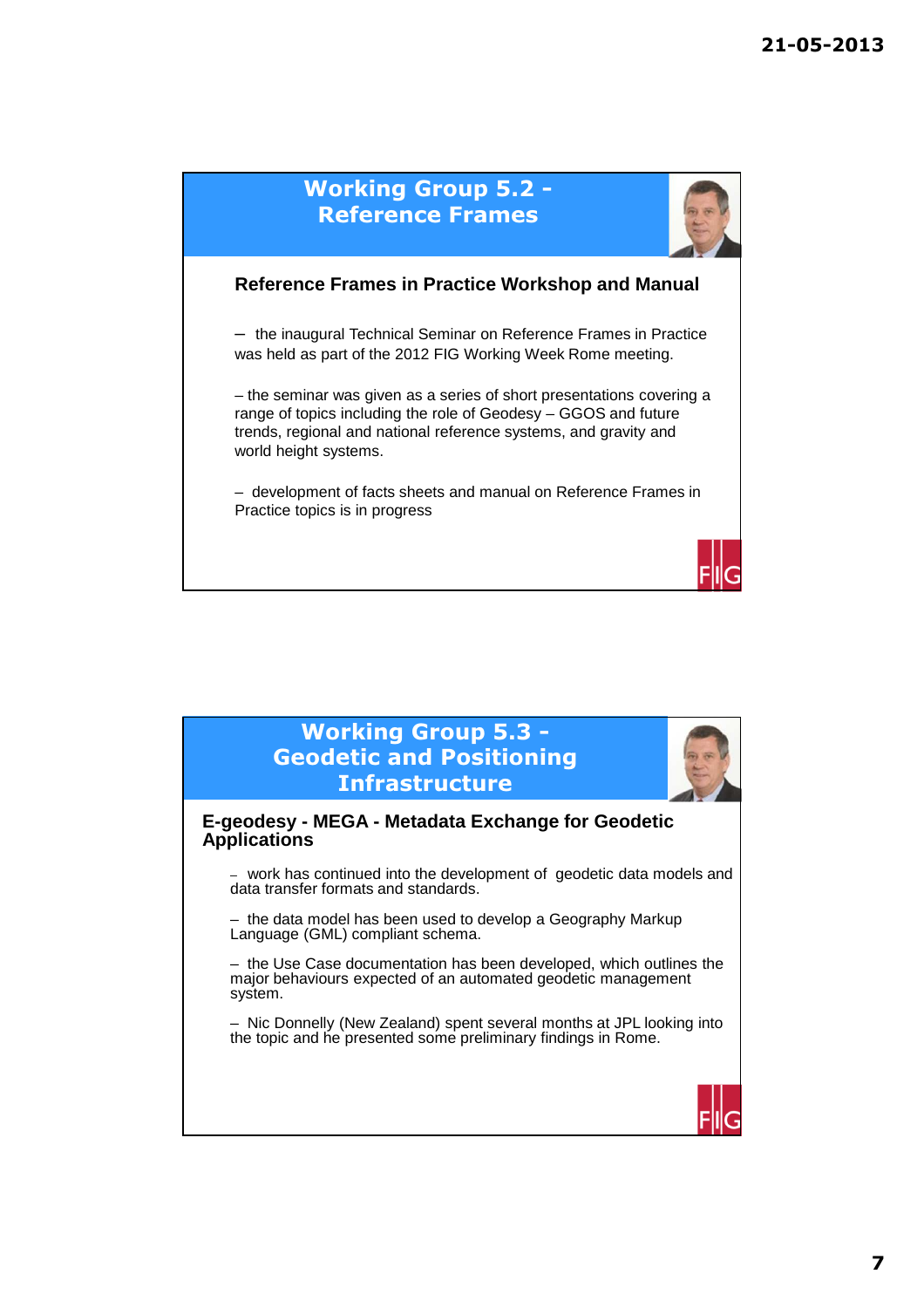## Working Group 5.3 - Geodetic and Positioning Infrastructure

## Policy issues

•GNSS Developments

- Munich Satellite Navigation Summit
- RTCM Frankfurt, Washington D.C.
- •Positioning Services using CORS
	- Access to data and products
	- Reference frames global and regional
	- Coordinates ITRF2008, IGS08, regional
- •Automated Positioning Software on WWW
- •Positioning Techniques

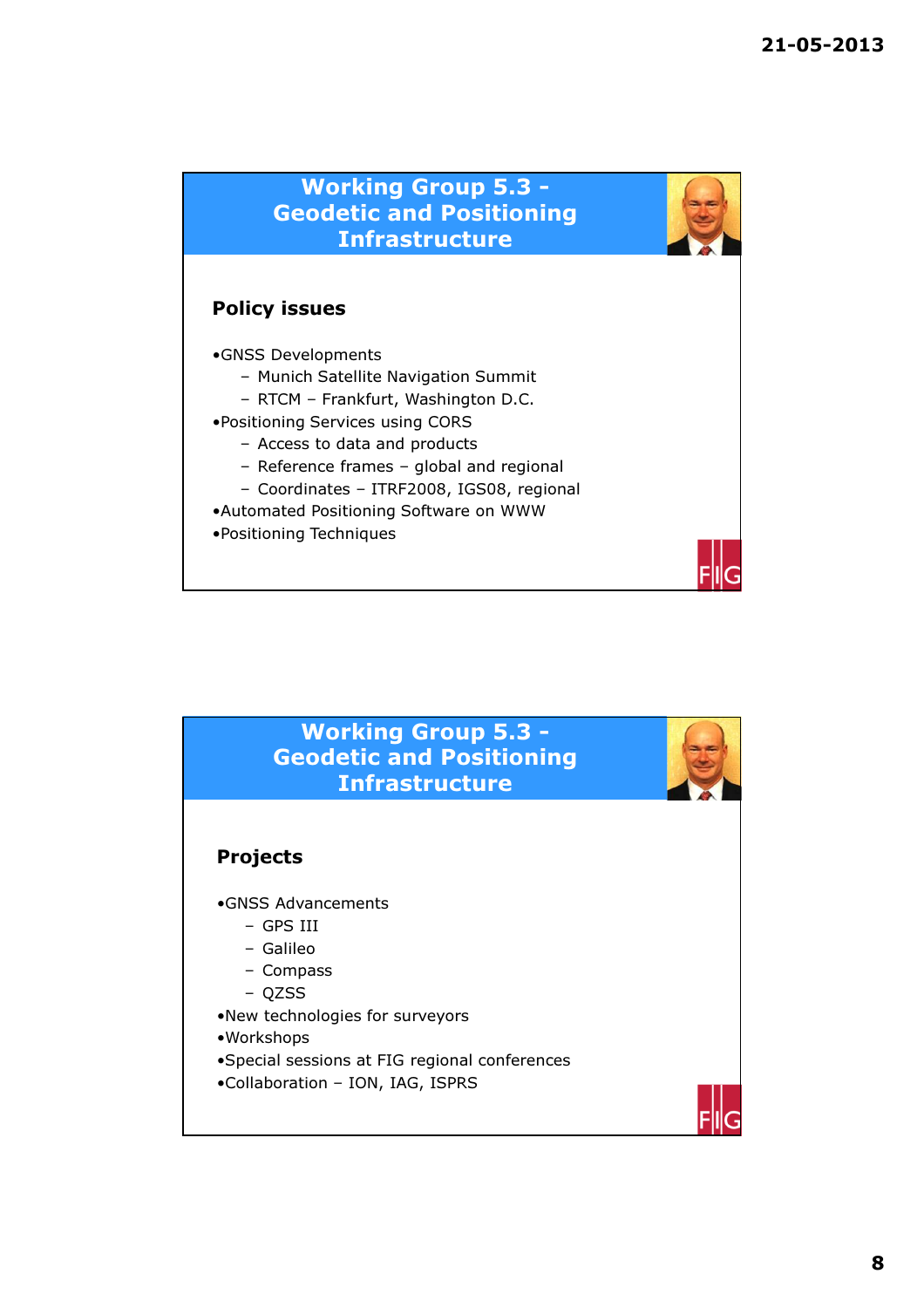

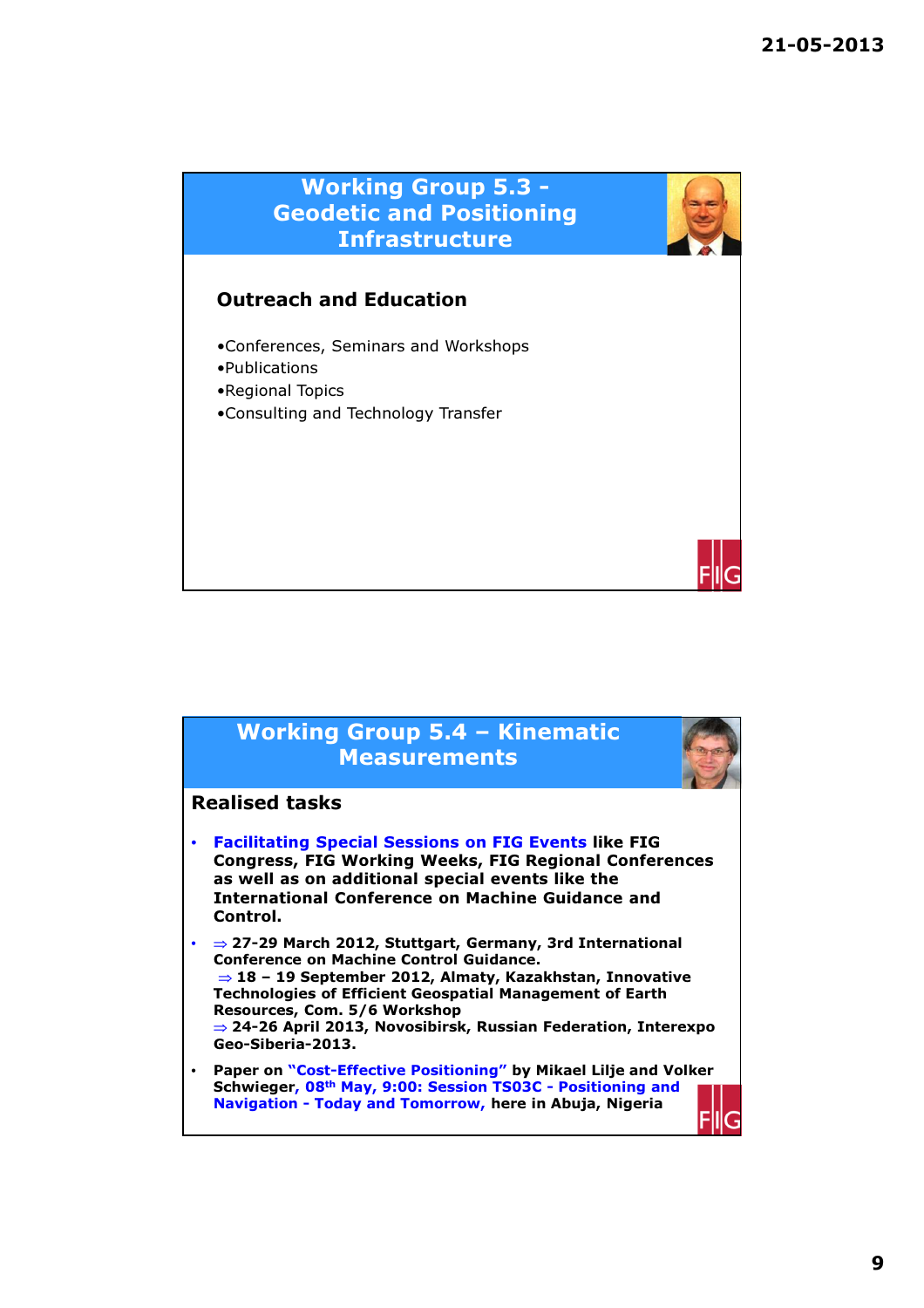

#### Working Group 5.5 / IAG 4.1.1 Ubiquitous Positioning

Ubiquitous positioning systems typically rely on the fusion of multiple sensors, signals or measurements to deliver a position solution in environments that are 'difficult' for Global Navigation Satellite System (GNSS). To fully deliver a ubiquitous positioning capability requires an understanding of the performance capabilities of the sensors used to augment or replicate that of a GNSS. These activities are the focus of this Working Group.

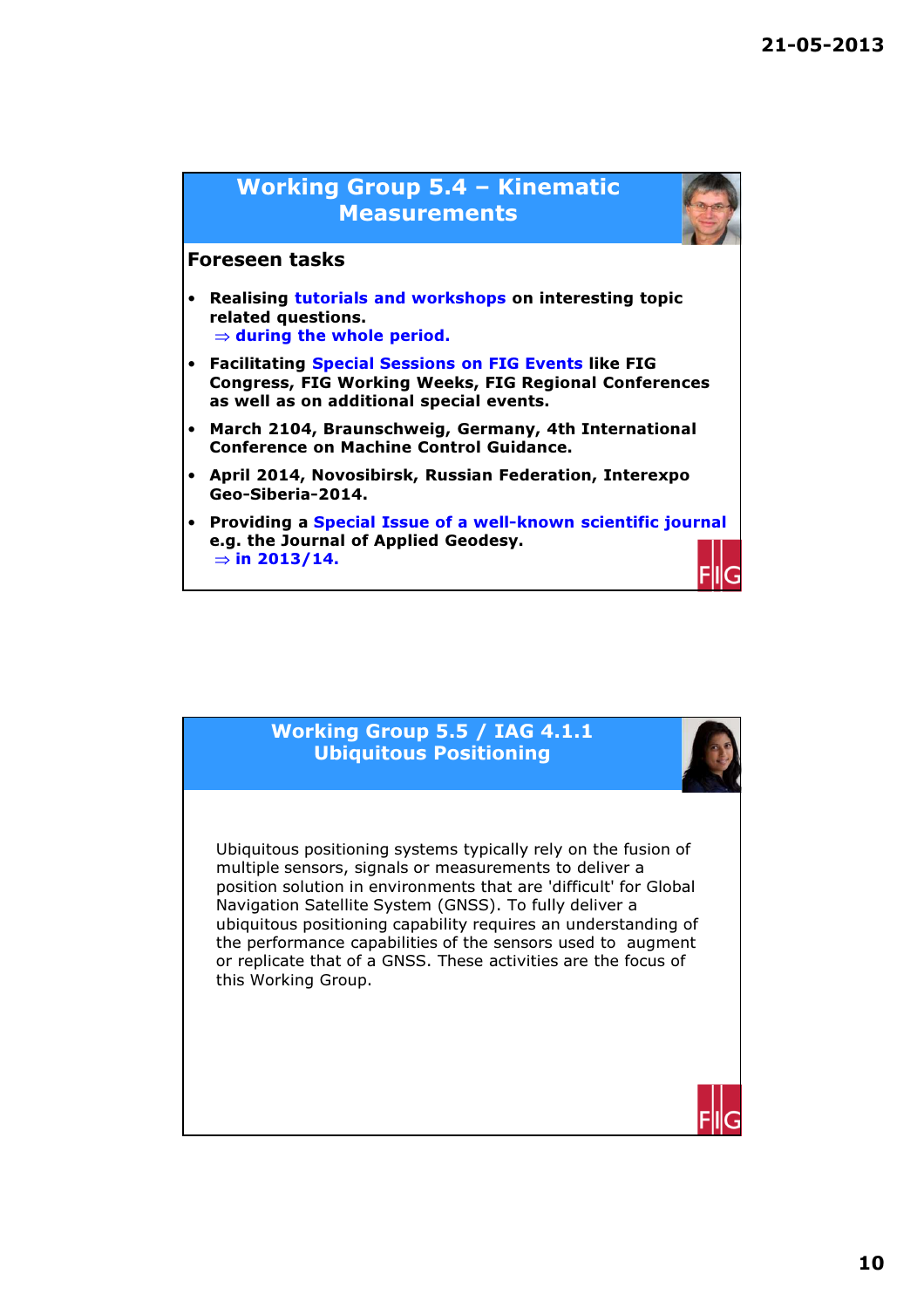

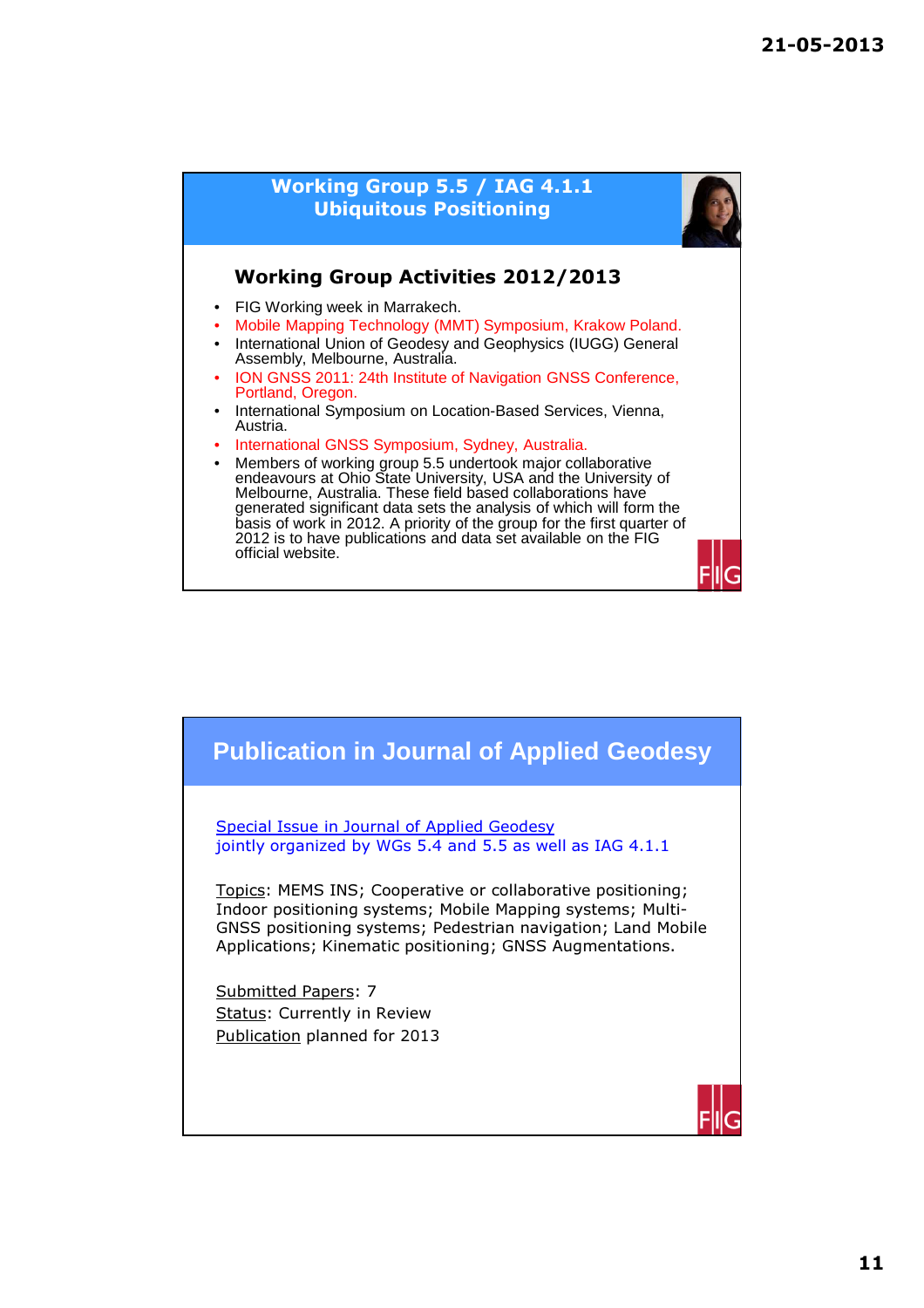# Technical Programm in Abuja

| <b>TUESDAY</b>                                                    |       |       |                   |
|-------------------------------------------------------------------|-------|-------|-------------------|
| TS01B - National Geodesy and Geospatial<br>Infrastructure I       | 14:30 | 16:00 | Hall I, NLH       |
| TS02B - National Geodesy and Geospatial<br>Infrastructure II      | 16:30 | 18:00 | Hall I, NLH       |
| <b>WEDNESDAY</b>                                                  |       |       |                   |
| Open Commission meeting                                           | 08:00 | 09:00 | Conference Hall 3 |
| TS03C - Positioning and Navigation - Today<br>and Tomorrow        | 09:00 | 10:30 | Hall I, NLH       |
| TS04C - GNSS CORS                                                 | 14:30 | 16:00 | Hall I, NLH       |
| TS05C - GNSS Positioning and Measurement I                        | 16:30 | 18:00 | Hall I, NLH       |
| <b>THURSDAY</b>                                                   |       |       |                   |
| TS06B - GNSS Positioning and Measurement II<br>and Remote Sensing | 09:00 | 10:30 | Hall I, NLH       |
|                                                                   |       |       |                   |